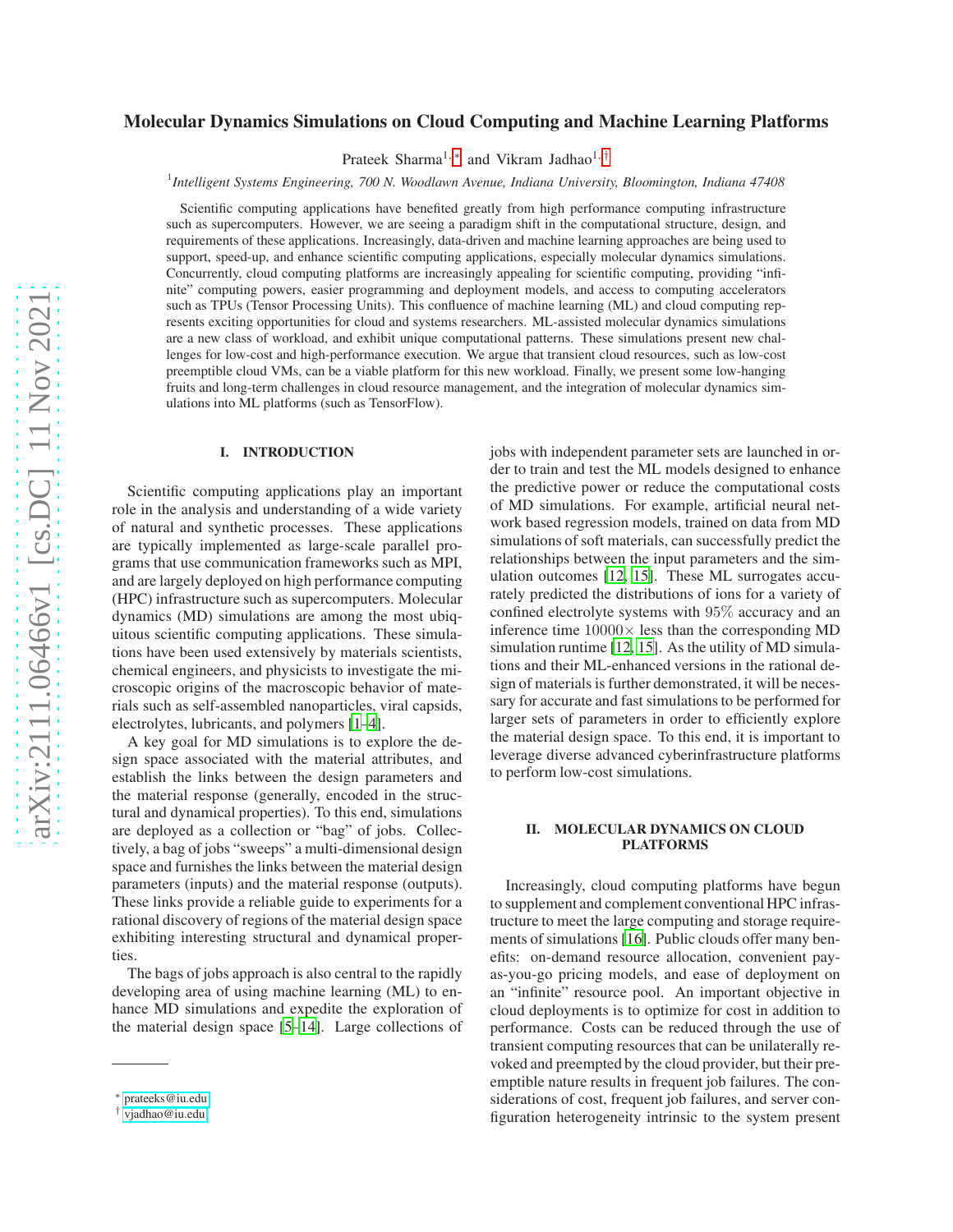multiple challenges in deploying applications on cloud platforms. These challenges are fundamentally different from those that appear in using HPC clusters as the execution environment for simulations.

Systems such as SciSpot [\[17,](#page-3-4) [18](#page-3-5)], a framework that uses a new reliability model for constrained preemptions of Google Preemptible Virtual Machines (VMs), can optimize the deployment of scientific computing applications on transient cloud servers and enable low-cost MD simulations. SciSpot uses an empirical and analytical model of transient server availability to predict expected running times and costs associated with jobs of different types and durations. Considering an entire bag of jobs as an execution unit enables simple and powerful policies for optimizing cost, makespan, and ease of deployment. SciSpot's cost-minimizing server selection and job scheduling policies reduce costs by up to  $5\times$  compared to conventional cloud deployments.

## III. MOLECULAR DYNAMICS ON ML SYSTEMS

The use of ML systems such as TensorFlow and Py-Torch has been largely limited for designing ML-based enhancements (e.g., surrogates, integrators, force fields) for MD simulations [\[6](#page-2-3), [12,](#page-3-1) [13\]](#page-3-6). Some recent studies have explored the utilization of ML platforms for "non-ML" tasks related to MD simulations [\[19](#page-3-7)[–23\]](#page-3-8). However, the use of ML systems to develop and execute MD simulations and integrate them with ML-based enhancements is unexplored. In the following, we outline advantages of ML systems as environments for executing MD simulations and integrating them with data-driven models. We also discuss the associated systems challenges.

MD simulations are typically coded in  $C/C++$  and parallelized using OpenMP and MPI [\[24\]](#page-3-9). However, more modern MD software packages such as HOOMD-Blue [\[25](#page-3-10)] have demonstrated that MD simulations can be easily written in high-level languages such as Python. ML platforms such as TensorFlow are based on Python and the associated high-level data-flow abstraction can enable rapid prototyping of MD simulations. We highlight a few key advantages of utilizing ML systems for executing MD simulations:

- High-performance simulations: ML systems offer automatic parallelization of simulations and enable seamless use of next-generation cloud and HPC hardware such as GPUs and TPUs.
- One-stop platform: ML systems offer extensive support for debugging, data analytics, and postprocessing tasks that can be leveraged to perform all simulation-related tasks at a single platform.
- Large ecosystem: Developers have access to a much bigger data science and ML community.
- Better software engineering: Associated tools are richer and are actively developed and improved (compared to, for example, MPI).
- Reproducibility and ease of sharing: Users and developers can easily share all simulation models and methods in one notebook that can be run on ML system backends such as Google Colab (compared to cumbersome configuring of simulations on different HPC systems).
- Integration with data-driven approaches: Data operations in ML systems are first-class operations, instead of being a separate stage of the simulation workflow aimed at exploring the material design space.

The seamless integration of simulations and datadriven models on a single platform offers many opportunities for a rational and expedited exploration of the material design space. We now illustrate a set of these opportunities using ML surrogates as an example. An ML surrogate is a model trained on data from MD simulations that is used to approximate the relationships between the input parameters and the simulation outcomes, bypassing part or all of the explicit evolution of the simulated components. For instance, the ML surrogate in [\[12\]](#page-3-1) can reduce the inference time from 30 minutes to 0.2 seconds—a  $10,000 \times$  speedup! This surrogate model was trained using a bag of jobs of size  $N = 6,000$ , each job representing a unique set of parameters discretizing the high-dimensional input design space.

In the conventional, un-integrated approach, the bag of jobs (of size  $N$ ) is run sequentially on HPC systems, with a long wait time until a surrogate is trained. N is chosen *a priori* (usually informed by domain expertise) such that the generated data is sufficient to train an ML model (typically a deep neural network). In contrast, an integrated approach utilizing ML systems for simulation facilitates a rapid transition from simulation to surrogate. The surrogate training can now begin with a smaller number  $n$ of simulations and the training progress can be monitored in a seamless fashion. When surrogates are designed in an integrated manner on ML systems, a number of new opportunities emerge:

- A unified approach to executing simulations and training ML models to approximate input-output relationships enables the development of the surrogate during the exploration of the material design space with a bag of  $n < N$  jobs. ML systems can facilitate the automation of the switch to deriving outputs using surrogates when the training and testing errors become small and surrogate accuracy reaches a high value.
- On-the-fly development of the surrogates enables a principled approach to quantify the completion of the material design space exploration.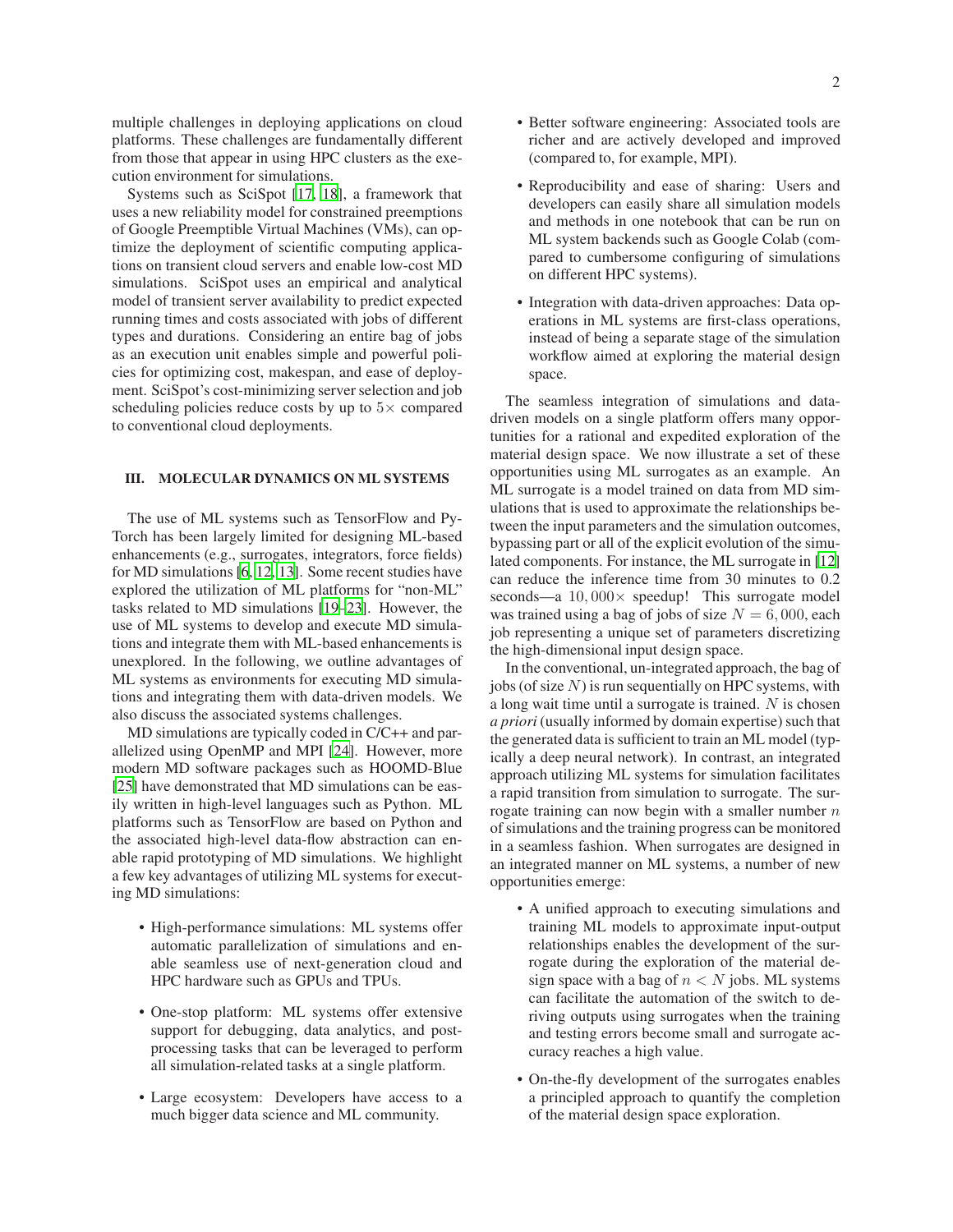- Surrogate accuracy and inferences times can be readily improved with minimal overhead associated with the one-stop platform that enables a seamless accumulation of training data resulting from more simulation executions.
- The ease of designing surrogates in parallel with the simulation-driven exploration of the material design space enables efficient new simulation code development (e.g., writing new pair interaction potentials). The trained surrogates can be used as benchmarks of existing understanding that can guide code updates.

### IV. OPEN QUESTIONS AND FUTURE DIRECTIONS

The confluence of ML, MD simulations, and cloud computing presents the broader cloud and HPC research communities with several exciting challenges, and also provides a unique opportunity to bring these communities together. ML-assisted MD simulations impose a unique set of computational requirements which will require advances in cloud resource allocation, such as:

- Abstractions: Our bags-of-jobs abstraction is the first step towards a "cloud-native" abstraction for ML-assisted MD workloads. Easier ways to deploy such applications on the cloud will lower costs and will make it easier for domain scientists to rapidly iterate.
- Rethinking performance metrics: Conventional metrics such as parallel speedups will be insuffi-

cient for ML-assisted workloads that use a combination of training and inference, where the answer can be provided by a trained ML-model. We believe that cost will remain a first-level metric in the cloud, and must be a core part of performance and resource optimizations.

We also claim that ML platforms can provide a single, unified framework for future applications that will integrate ML and MD simulations in new ways. Fundamentally, we are proposing to use systems in ways that they are not designed for, which leads to many natural performance challenges. For instance, the dataflow model used by TensorFlow provides suboptimal performance for fine-grained parallelism required for MD simulations on GPU and TPU clusters, and new performance optimizations and abstractions are necessary.

Finally, bringing a "classic" HPC workload such as MD simulations into an entirely new cloud+ML ecosystem will require the HPC, cloud, and ML communities to work together with domain scientists and engineers in new ways. The confluence will provide opportunities for the next generation of domain scientists to be trained in practical ML and cloud skills. At the same time, cloud researchers should be more cognizant of this new class of workload, which is radically different from the "enterprise" and "big-data" workloads that cloud platforms have traditionally been optimized for.

### ACKNOWLEDGMENTS

V.J. was partially supported by NSF through Award 1720625.

- <span id="page-2-0"></span>[1] Ryan L Marson, Trung Dac Nguyen, and Sharon C Glotzer, "Rational design of nanomaterials from assembly and reconfigurability of polymer-tethered nanoparticles," MRS Communications 5, 397–406 (2015).
- [2] Michael F Hagan and Roya Zandi, "Recent advances in coarse-grained modeling of virus assembly," Current opinion in virology 18, 36 (2016).
- [3] JP Ewen, DM Heyes, and Daniele Dini, "Advances in nonequilibrium molecular dynamics simulations of lubricants and additives," Friction 6, 349–386 (2018).
- <span id="page-2-1"></span>[4] Nasim Anousheh, Francisco J Solis, and Vikram Jadhao, "Ionic structure and decay length in highly concentrated confined electrolytes," AIP Advances 10, 125312 (2020).
- <span id="page-2-2"></span>[5] Andrew L Ferguson, "Machine learning and data science in soft materials engineering," Journal of Physics: Condensed Matter 30, 043002 (2017).
- <span id="page-2-3"></span>[6] Jiang Wang, Simon Olsson, Christoph Wehmeyer, Adrià Pérez, Nicholas E Charron, Gianni De Fabritiis, Frank Noé, and Cecilia Clementi, "Machine learning of coarsegrained molecular dynamics force fields," ACS central science 5, 755–767 (2019).
- [7] Lorenzo Casalino, Abigail C Dommer, Zied Gaieb, Emilia P Barros, Terra Sztain, Surl-Hee Ahn, Anda Trifan, Alexander Brace, Anthony T Bogetti, Austin Clyde, Heng Ma, Hyungro Lee, Matteo Turilli, Syma Khalid, Lillian T Chong, Carlos Simmerling, David J Hardy, Julio DC Maia, James C Phillips, Thorsten Kurth, Abraham C Stern, Lei Huang, John D McCalpin, Mahidhar Tatineni, Tom Gibbs, John E Stone, Shantenu Jha, Arvind Ramanathan, and Rommie E Amaro, "Ai-driven multiscale simulations illuminate mechanisms of sars-cov-2 spike dynamics," The International Journal of High Performance Computing Applications 35, 432–451 (2021).
- [8] Alireza Moradzadeh and Narayana R Aluru, "Molecular dynamics properties without the full trajectory: A denoising autoencoder network for properties of simple liquids," The journal of physical chemistry letters 10, 7568–7576 (2019).
- [9] Florian Häse, Ignacio Fdez. Galván, Alán Aspuru-Guzik, Roland Lindh, and Morgane Vacher, "How machine learning can assist the interpretation of ab initio molecular dynamics simulations and conceptual understanding